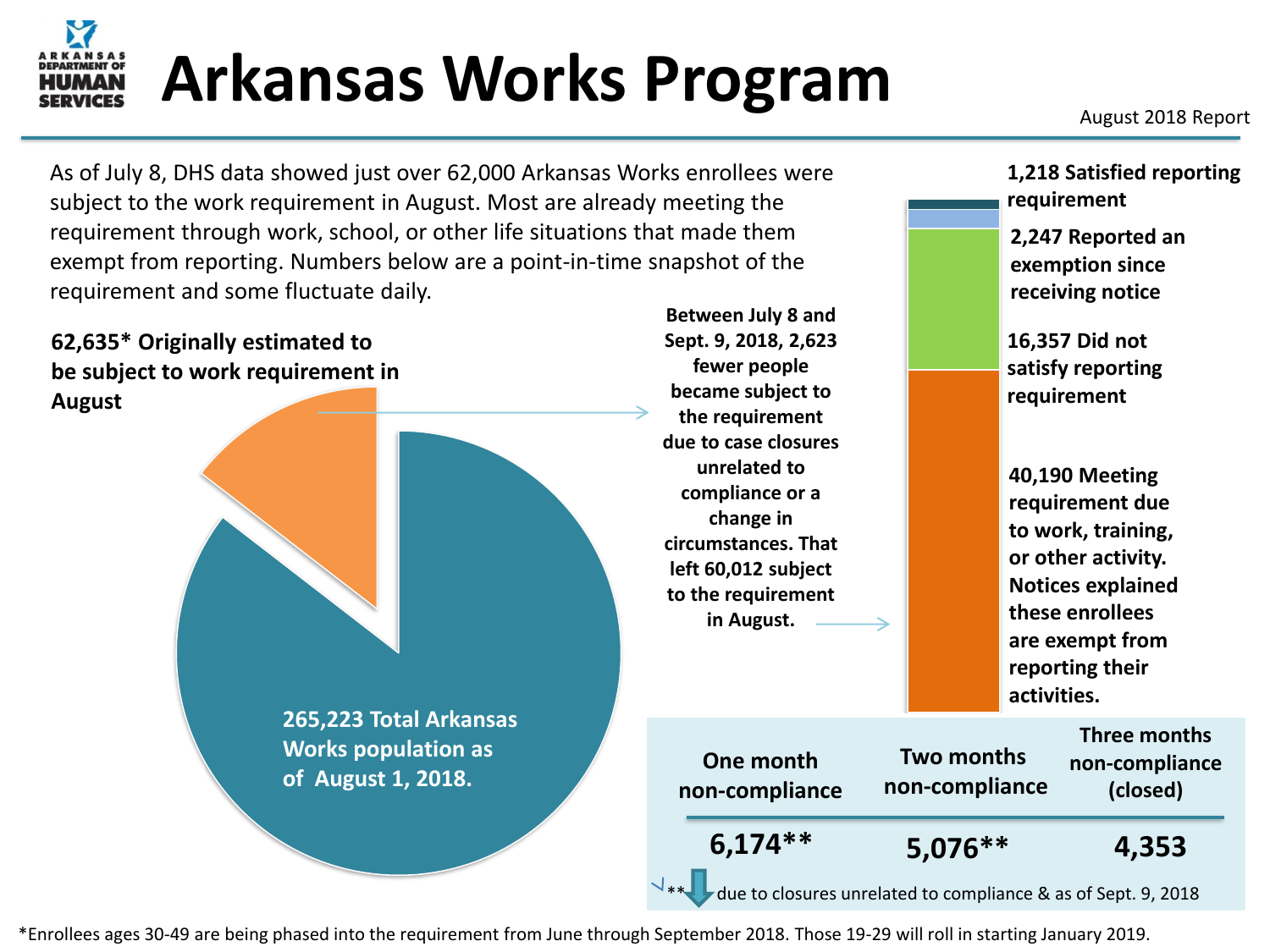## Arkansas Works Program

Every Medicaid program has what is known as "churn," cases that close for various reasons. It is not uncommon for those individuals to take action and come back on a program after receiving a closure notice. The total number of Arkansas Works cases closed in August was 18,057. Of those, only 4,353 closed due to non-compliance with the work requirement. Below the closures are broken down by type.

2% **Household increased income Unable to locate client or moved out-of-state** 11% **Incarceration Death (currently 0.01%)** 24%**Enrollee requested closure** 22% **Failed to return requested information** 33% **Other** 3% **Non-compliance** 5%

**Top four reasons people were exempt from reporting in August**

Employed at least **19,391** 80 hours a month

Already meeting SNAP requirement through work or exemption

**7,776**

Medically frail/disabled **6,273**

At least one dependent child in the home

**5,717**



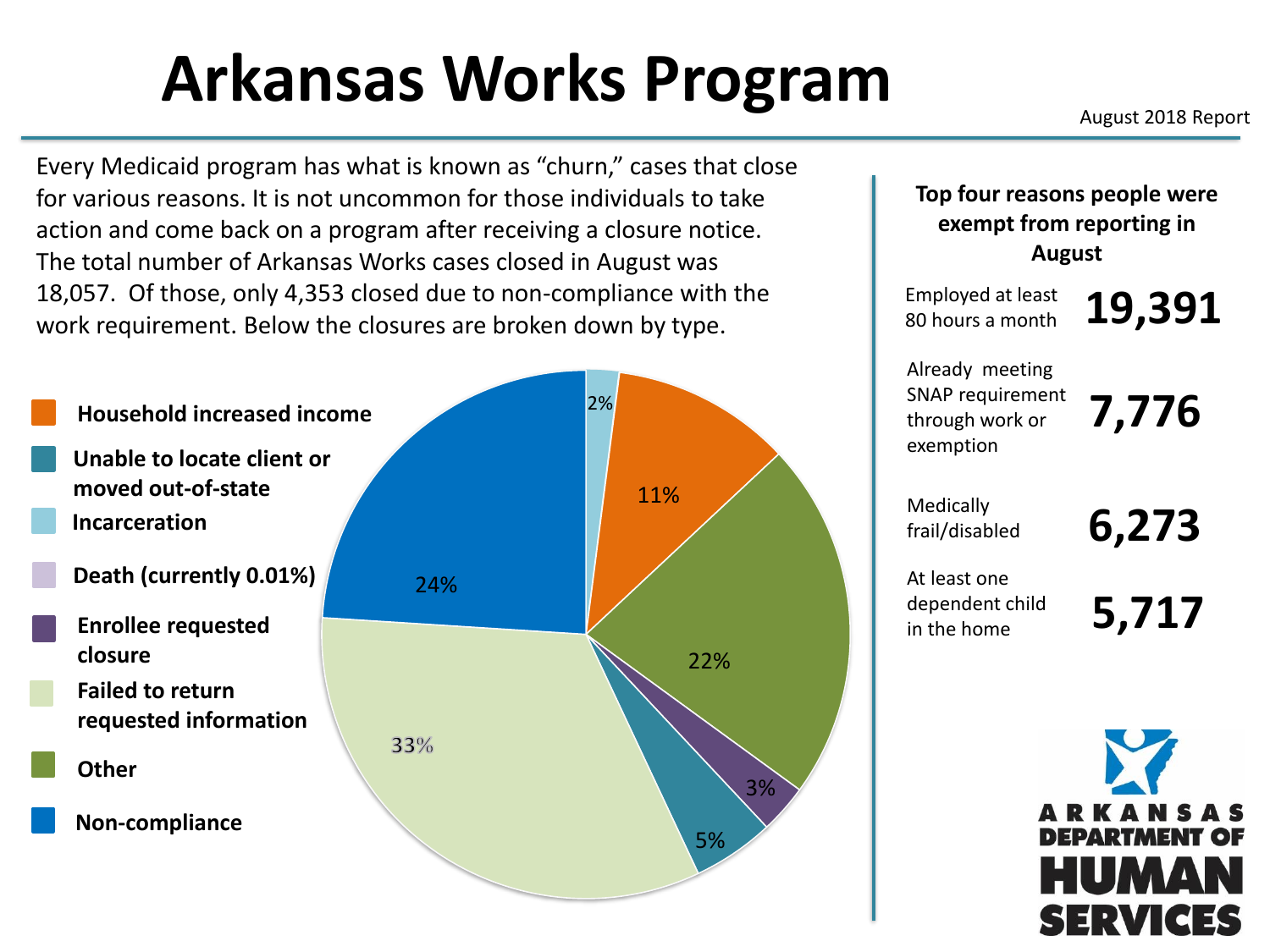#### Arkansas Works Clients - Subject to the Work Requirement

| <b>Reporting Period</b> | <b>Exempt from</b><br><b>Reporting</b> | <b>80 Hours</b> | Reported at least   Failed to Report 80 <br><b>Hours</b> | <b>Total</b> |
|-------------------------|----------------------------------------|-----------------|----------------------------------------------------------|--------------|
| June 2018               | 17,906                                 | 445             | 7,464                                                    | 25,815       |
| <b>July 2018</b>        | 30,228                                 | 844             | 12,722                                                   | 43,794       |
| August 2018             | 42,437                                 | 1,218           | 16,357                                                   | 60,012       |
| September 2018          |                                        |                 |                                                          |              |

#### Arkansas Works Clients - Months of Non-Compliance

*As of September 9, 2018*

| <b>One Month Non-</b> | Two Months Non-   |
|-----------------------|-------------------|
| <b>Compliance</b>     | <b>Compliance</b> |
| 6.174                 | 5,076             |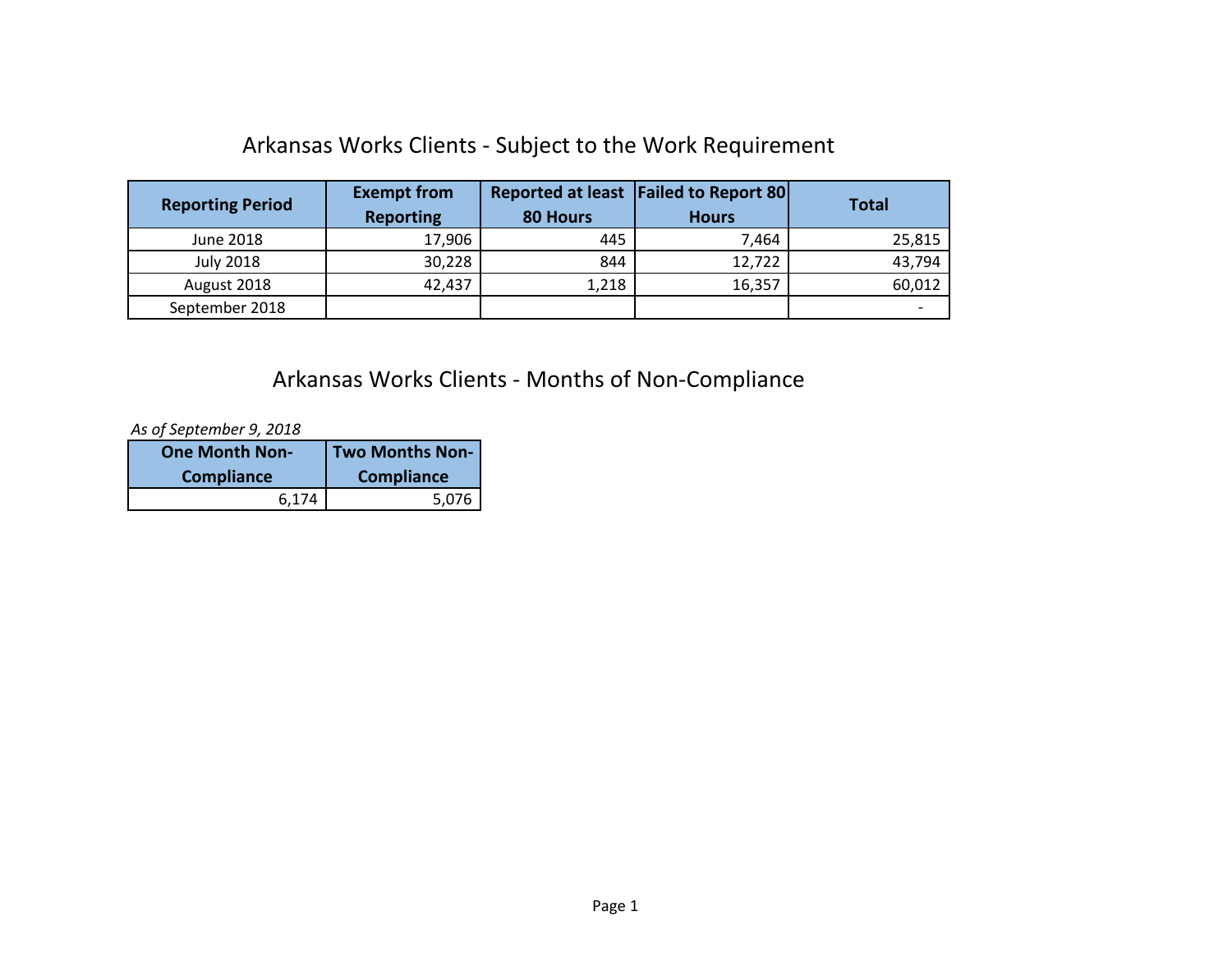#### Arkansas Works Clients - Exemption Reasons

| <b>Reporting Period</b> | <b>Employed &gt;80</b><br>hours/month | <b>Dependent</b><br><b>Child in Home</b> | Pregnant | <b>Medically Frail</b> | <b>Currently</b><br><b>Exempt in</b><br><b>SNAP</b> | <b>Caring for</b><br>Incapacitated<br><b>Person</b> | <b>Short-Term</b><br>Incapacitated |
|-------------------------|---------------------------------------|------------------------------------------|----------|------------------------|-----------------------------------------------------|-----------------------------------------------------|------------------------------------|
| June 2018               | 8,375                                 | 2,731                                    | 15       | 2,208                  | 3,480                                               | 128                                                 | 164                                |
| <b>July 2018</b>        | 13,951                                | 4,192                                    | 21       | 4,282                  | 5,780                                               | 264                                                 | 385                                |
| August 2018             | 19,391                                | 5,717                                    | 40       | 6,273                  | 7,776                                               | 534                                                 | 776                                |
| September 2018          |                                       |                                          |          |                        |                                                     |                                                     |                                    |

| <b>Reporting Period</b> | <b>Receives</b><br><b>Unemployment</b><br><b>Benefits</b> | <b>Education and</b><br><b>Training</b> | <b>Alcohol or</b><br><b>Drug</b><br><b>Treatment</b> | American<br>Indian/Alaska<br>Native* | <b>Tea Cash</b><br><b>Assistance</b> | <b>Total Exempt</b> |
|-------------------------|-----------------------------------------------------------|-----------------------------------------|------------------------------------------------------|--------------------------------------|--------------------------------------|---------------------|
| June 2018               | 187                                                       | 24                                      | 79                                                   | 515                                  | $\qquad \qquad$                      | 17,906              |
| <b>July 2018</b>        | 310                                                       | 56                                      | 155                                                  | 832                                  | $\qquad \qquad$                      | 30,228              |
| August 2018             | 444                                                       | 129                                     | 207                                                  | 1,150                                | $\overline{\phantom{a}}$             | 42,437              |
| September 2018          |                                                           |                                         |                                                      |                                      |                                      |                     |

*If a client has more than one exemption, the client receives the longest exemption he or she meets.*

*\*Clients who are American Indian / Alaska Native are subject to the work requirement. This population will be part of a future phase in.*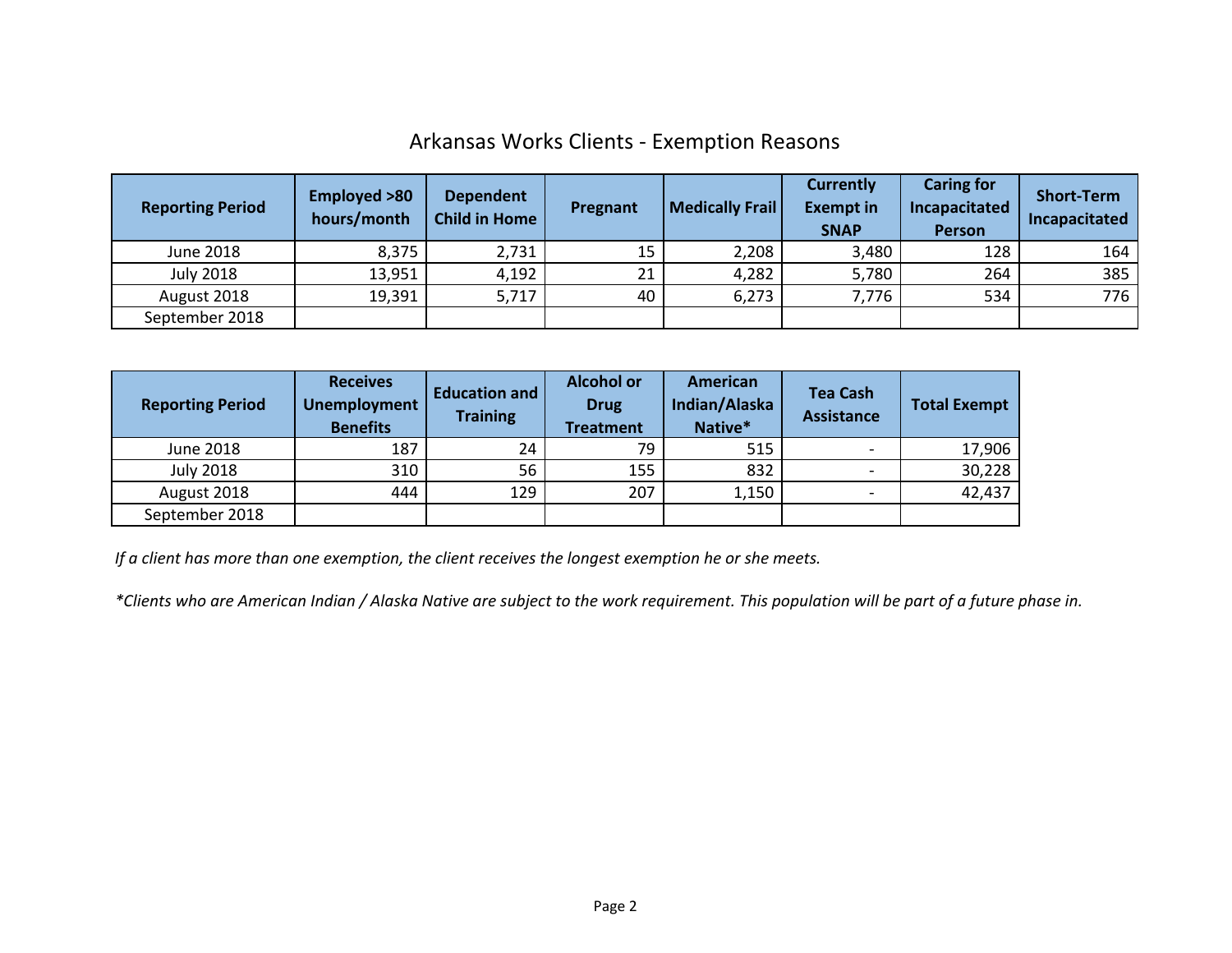#### Arkansas Works Clients - Good Cause Requests Completed in August

| <b>Total Good Cause</b>      | <b>Good Cause</b> | <b>Good Cause</b> | Not a               |
|------------------------------|-------------------|-------------------|---------------------|
| <b>Requests Completed in</b> | <b>Requests</b>   | <b>Requests</b>   | <b>Good Cause</b>   |
| <b>August</b>                | Granted           | <b>Denied</b>     | <i><b>Issue</b></i> |
| 55                           | 45                |                   |                     |

*Good Cause requests are reviewed on a case-by-case basis and are currently tracked separately until system updates can be completed. Clients who have another exemption reason are counted in this report where appropriate.*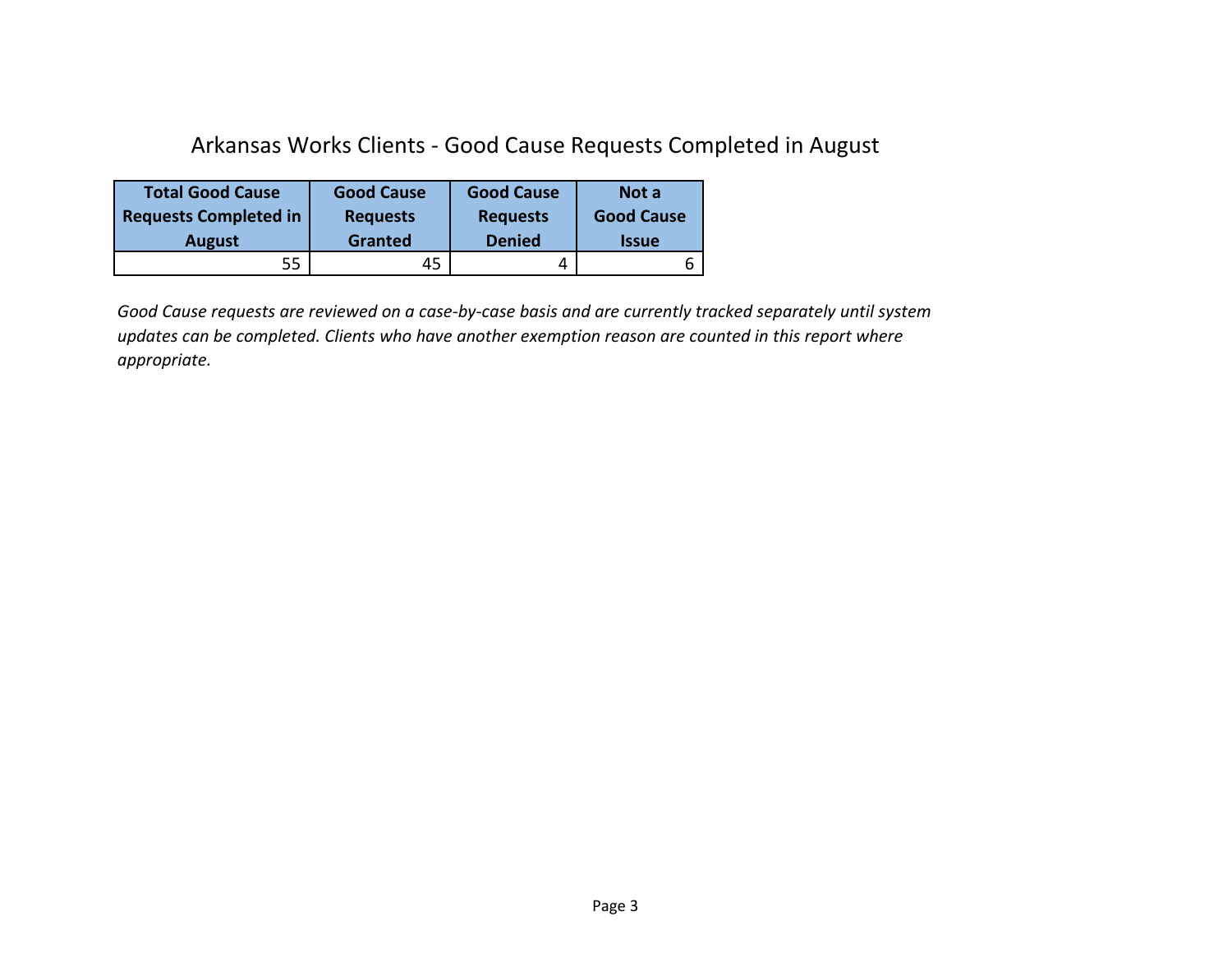#### Clients Who Met Requirement - Types of Work Activities Reported

*Clients can report more than one type of work activity*

|                         |                                                        | Number of clients who reported the activity |                                            |           |                   |                               |                                                   |                                                        |  |
|-------------------------|--------------------------------------------------------|---------------------------------------------|--------------------------------------------|-----------|-------------------|-------------------------------|---------------------------------------------------|--------------------------------------------------------|--|
| <b>Reporting Period</b> | <b>Clients Who</b><br><b>Met</b><br><b>Requirement</b> | <b>Work</b>                                 | <b>Education</b><br>and<br><b>Training</b> | Volunteer | <b>Job Search</b> | Job Search<br><b>Training</b> | <b>Health</b><br><b>Education</b><br><b>Class</b> | <b>Currently</b><br><b>Meeting SNAP</b><br>Requirement |  |
| June 2018               | 445                                                    | 73 <sub>1</sub>                             |                                            | 27        | 18                |                               |                                                   | 351                                                    |  |
| <b>July 2018</b>        | 844                                                    | 145                                         | 20                                         | 63        | 40                |                               |                                                   | 639                                                    |  |
| August 2018             | 1,218                                                  | 279                                         | 42                                         | 120       | 90                |                               |                                                   | 828                                                    |  |
| September 2018          |                                                        |                                             |                                            |           |                   |                               |                                                   |                                                        |  |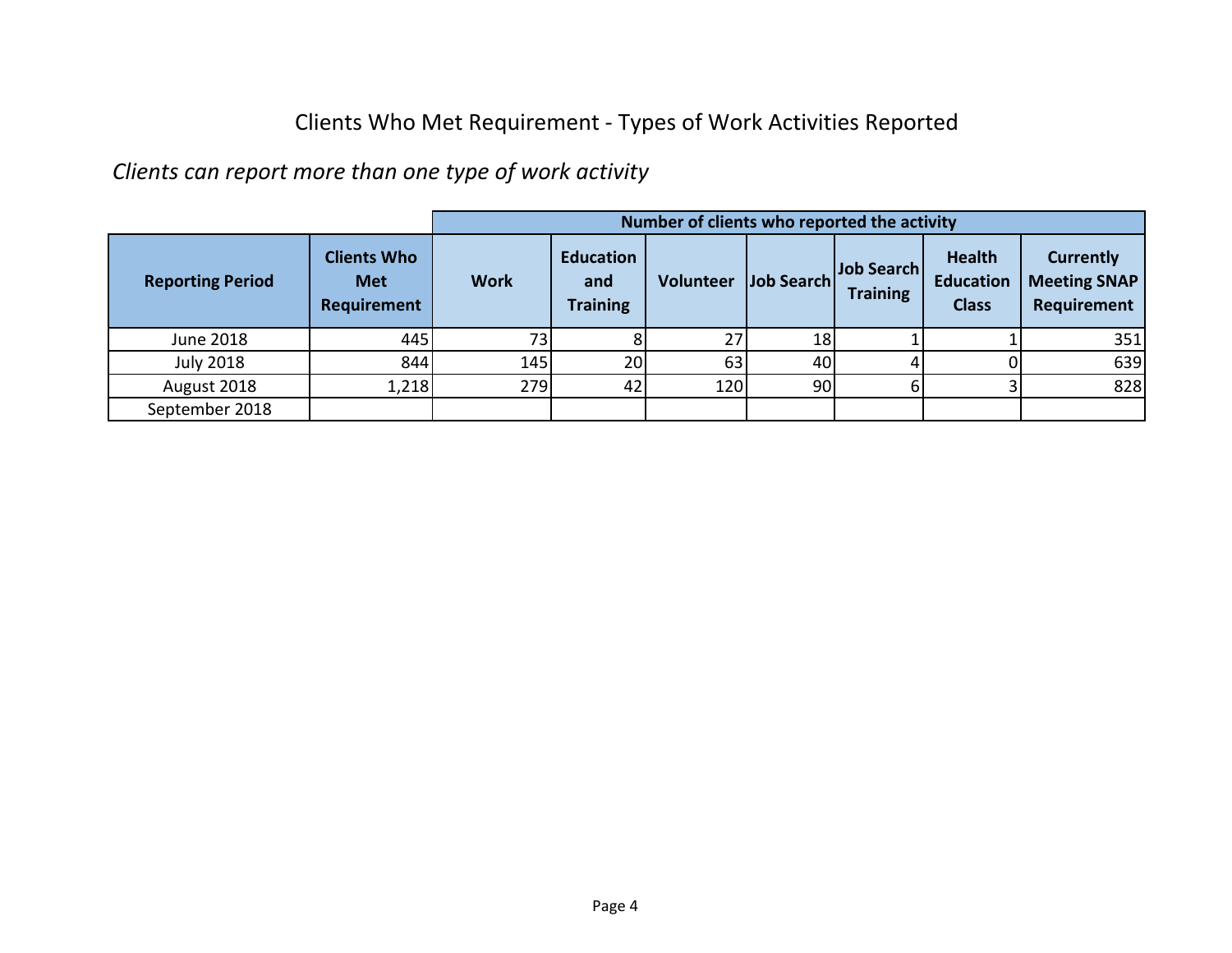### August 2018 Reporting Period

#### Clients Who Met Requirement - Types of Work Activities Reported by Hours

#### **Total Clients Who Met Requirement: 1,218**

*Clients can report more than one type of work activity.*

| <b>Work Activity*</b>                                  |          | <b>Clients Who Met Requirement by Hours Reported</b> |           |           |            | # of Clients | <b>Total Hours</b> |
|--------------------------------------------------------|----------|------------------------------------------------------|-----------|-----------|------------|--------------|--------------------|
|                                                        | 1-20 Hrs | 21-40 Hrs                                            | 41-60 Hrs | 61-80 Hrs | $81 + Hrs$ | Reported     | <b>Reported</b>    |
| <b>Work</b>                                            | 10       | 15                                                   | 48        | 36        | 170        | 279          | 49,405             |
| <b>Education and</b>                                   | 8        | 18                                                   | 9         |           |            | 42           | 1,597              |
| <b>Training</b>                                        |          |                                                      |           |           |            |              |                    |
| <b>Volunteer</b>                                       | 11       | 12                                                   | 17        | 41        | 39         | 120          | 8,921              |
| <b>Job Search</b>                                      | 18       | 29                                                   | 23        | 41        | 16         | 90           | 5,853              |
| <b>Job Search</b>                                      |          |                                                      | 0         | 0         |            | 6            | 118                |
| <b>Training</b>                                        |          |                                                      |           |           |            |              |                    |
| <b>Health</b><br><b>Education Class</b>                |          |                                                      | 01        | 0         |            |              | 36                 |
| <b>Currently</b><br><b>Meeting SNAP</b><br>Requirement |          |                                                      | --        |           |            | 828          | N/A                |

*While there is no limit to the number of hours a client can report, some work activity types limit the number of hours clients can receive credit for:*

*-- Job Search and Job Search Training - Clients may count up to 39 total hours from these activities combined each month.*

*-- Health Education Class - Clients may count up to 20 hours each year from this activity.*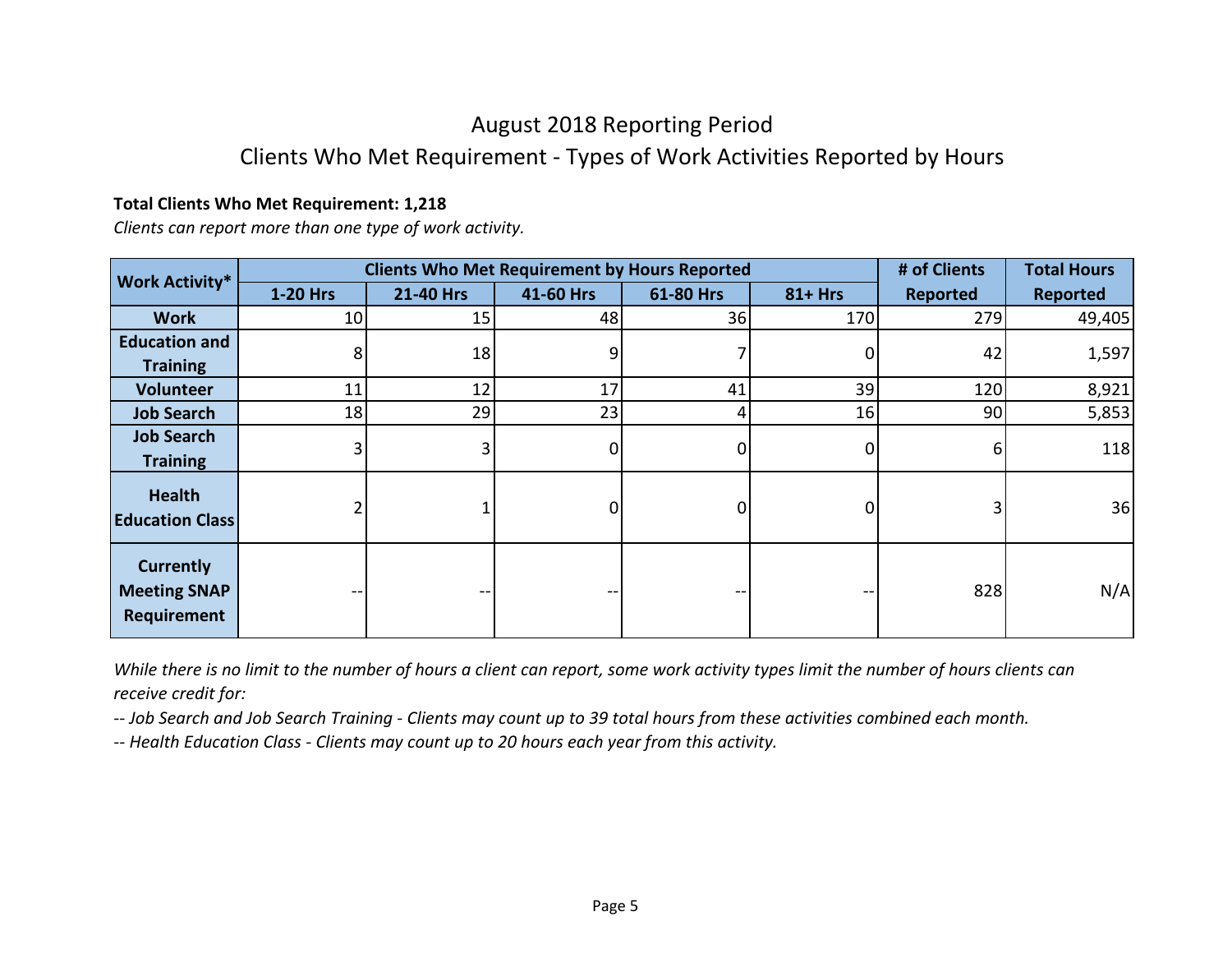#### Clients Who Failed to Report 80 Hours - Types of Work Activities Reported

*Clients can report more than one type of work activity*

|                         |                                                          |                                                        |                                              | Number of clients who reported the activity |                                  |           |                   |                                      |                                                   |  |
|-------------------------|----------------------------------------------------------|--------------------------------------------------------|----------------------------------------------|---------------------------------------------|----------------------------------|-----------|-------------------|--------------------------------------|---------------------------------------------------|--|
| <b>Reporting Period</b> | <b>Clients Who</b><br><b>Did Not Meet</b><br>Requirement | <b>Reported No</b><br><b>Work</b><br><b>Activities</b> | Reported<br><b>Work</b><br><b>Activities</b> | <b>Work</b>                                 | <b>Education</b><br>and Training | Volunteer | <b>Job Search</b> | <b>Job Search</b><br><b>Training</b> | <b>Health</b><br><b>Education</b><br><b>Class</b> |  |
| June 2018               | 7,464                                                    | 7,392                                                  | 72                                           | 27                                          | 20                               |           | 23                |                                      |                                                   |  |
| <b>July 2018</b>        | 12,722                                                   | 12,587                                                 | 135                                          | 49                                          | 20                               | 12        | 73 <sub>1</sub>   |                                      |                                                   |  |
| August 2018             | 16,357                                                   | 16,132                                                 | 225                                          | 78 <sup> </sup>                             | 50                               | 19        | 98                |                                      |                                                   |  |
| September 2018          |                                                          |                                                        |                                              |                                             |                                  |           |                   |                                      |                                                   |  |